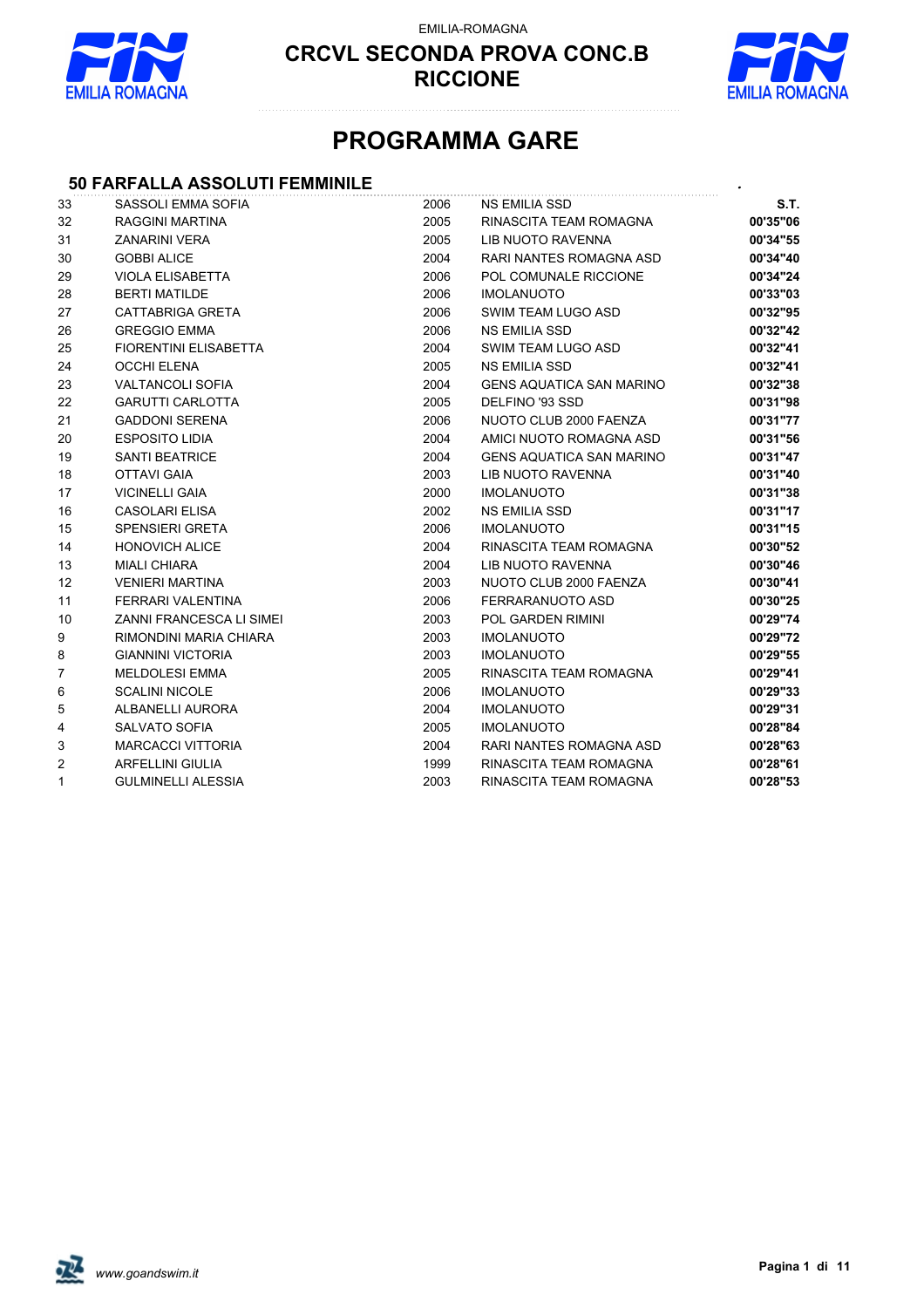

EMILIA-ROMAGNA



## **PROGRAMMA GARE**

#### **200 DORSO ASSOLUTI FEMMINILE** *.*

| 32             | <b>FAZI FATIMA</b>            | 2008 | POL. VALMAR SSD          | S.T.     |
|----------------|-------------------------------|------|--------------------------|----------|
| 31             | <b>GARDI SARA</b>             | 2007 | SWIM TEAM LUGO ASD       | S.T.     |
| 30             | <b>MORETTI ARIANNA</b>        | 2008 | AMICI NUOTO ROMAGNA ASD  | 03'06"08 |
| 29             | CAMBRINI VIOLA                | 2008 | <b>ALDEBARAN SSD</b>     | 02'52"32 |
| 28             | <b>VILLORI VIOLA</b>          | 2004 | NUOTO CLUB 2000 FAENZA   | 02'49"99 |
| 27             | <b>ZANFANTI MIA</b>           | 2006 | RINASCITA TEAM ROMAGNA   | 02'47"93 |
| 26             | PACCUSSE KATIA                | 2005 | RINASCITA TEAM ROMAGNA   | 02'47"53 |
| 25             | ROCCHI GINEVRA                | 2007 | NUOTANDO ASD             | 02'45"75 |
| 24             | <b>BALDARELLI CHIARA</b>      | 2007 | ALDEBARAN SSD            | 02'45"66 |
| 23             | POLAZZI MARTINA               | 2008 | POL COMUNALE RICCIONE    | 02'45"05 |
| 22             | ZALAMBANI GINEVRA             | 2004 | SWIM TEAM LUGO ASD       | 02'44"51 |
| 21             | <b>BUSSI ILARIA</b>           | 2008 | <b>IMOLANUOTO</b>        | 02'43"53 |
| 20             | <b>TIEGHI MARTA</b>           | 2006 | CENTRO NUOTO COPPARO     | 02'43"28 |
| 19             | <b>RONDONI ALICE</b>          | 2008 | RARI NANTES ROMAGNA ASD  | 02'41"50 |
| 18             | <b>FIORENTINI ELEONORA</b>    | 2007 | NUOTO CLUB 2000 FAENZA   | 02'40"86 |
| 17             | <b>CANTALUPI CHIARA</b>       | 2008 | <b>NS EMILIA SSD</b>     | 02'40"59 |
| 16             | LODOVICHETTI LUCE             | 2008 | RARI NANTES ROMAGNA ASD  | 02'39"81 |
| 15             | <b>MUCCIOLI CECILIA</b>       | 2006 | RARI NANTES ROMAGNA ASD  | 02'39"67 |
| 14             | <b>MANETTI MARTINA</b>        | 2004 | DELFINO '93 SSD          | 02'39"13 |
| 13             | <b>BRONZETTI MARGHERITA</b>   | 2007 | RARI NANTES ROMAGNA ASD  | 02'39"07 |
| 12             | <b>TROTTO SARA</b>            | 2008 | NUOTANDO ASD             | 02'38"59 |
| 11             | <b>MORO SOFIA</b>             | 2004 | <b>NS EMILIA SSD</b>     | 02'36"66 |
| 10             | <b>GENGHINI GIORGIA</b>       | 2007 | POL GARDEN RIMINI        | 02'36"15 |
| 9              | <b>RICCI CHIARA</b>           | 2004 | SWIM TEAM LUGO ASD       | 02'35"76 |
| 8              | <b>NOLFI ANGELA</b>           | 2003 | RINASCITA TEAM ROMAGNA   | 02'33"78 |
| 7              | <b>BARONCELLI CHIARA</b>      | 2002 | RINASCITA TEAM ROMAGNA   | 02'33"12 |
| 6              | <b>BERTUCCIOLI MARGHERITA</b> | 2007 | POL COMUNALE RICCIONE    | 02'31"76 |
| 5              | <b>POLLINI MIA</b>            | 2008 | DELFINO '93 SSD          | 02'27"82 |
| 4              | <b>CASTORI CLOTILDE</b>       | 2005 | <b>LIB NUOTO RAVENNA</b> | 02'27"70 |
| 3              | <b>GALEOTTI ALICE</b>         | 2003 | <b>IMOLANUOTO</b>        | 02'25"90 |
| $\overline{c}$ | <b>FARABEGOLI VERA</b>        | 2005 | RINASCITA TEAM ROMAGNA   | 02'25"57 |
| 1              | <b>FOSCHI ALICE</b>           | 2002 | RINASCITA TEAM ROMAGNA   | 02'24"13 |
|                |                               |      |                          |          |

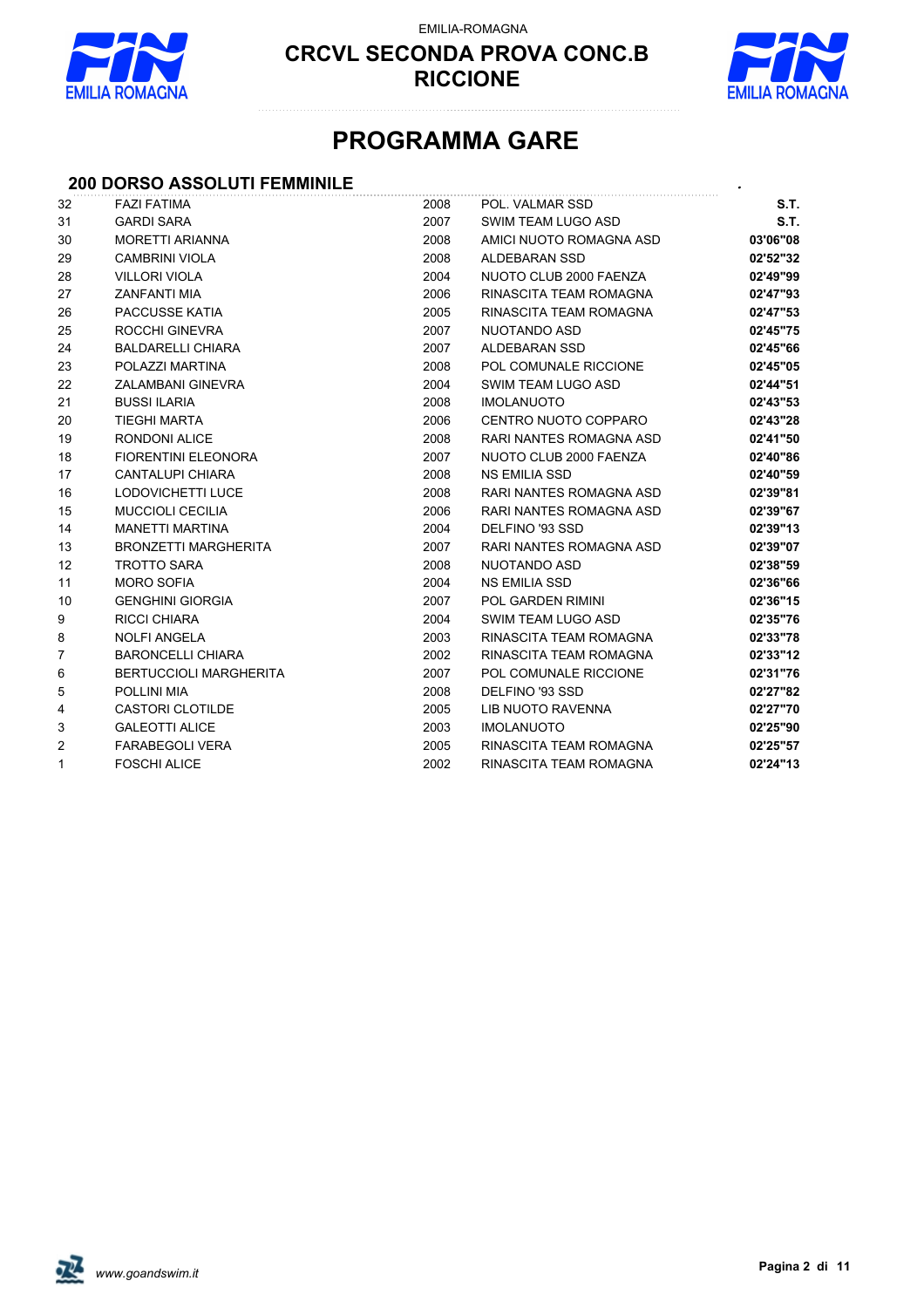

EMILIA-ROMAGNA



## **PROGRAMMA GARE**

#### **400 STILE LIBERO ASSOLUTI FEMMINILE** *.*

| 43           | <b>CARUSO BENEDETTA</b>    | 2007 | LIB NUOTO RAVENNA            | S.T.     |
|--------------|----------------------------|------|------------------------------|----------|
| 42           | <b>BELLETTI ALLEGRA</b>    | 2008 | POL GARDEN RIMINI            | S.T.     |
| 41           | CAPPELLETTI ANNA           | 2007 | POL GARDEN RIMINI            | 06'03"21 |
| 40           | <b>BARZANTI GIULIA</b>     | 2007 | RARI NANTES ROMAGNA ASD      | 05'37"41 |
| 39           | PASOTTI ILARIA             | 2008 | SWIM TEAM LUGO ASD           | 05'30"48 |
| 38           | <b>CAMORANI FEDERICA</b>   | 2008 | <b>G.S. FORLI' NUOTO ASD</b> | 05'21"82 |
| 37           | <b>VEGGETTI MICHELA</b>    | 2006 | <b>IMOLANUOTO</b>            | 05'15"15 |
| 36           | <b>GENERALI NICE</b>       | 2008 | POL COMUNALE RICCIONE        | 05'10"08 |
| 35           | <b>FERRARI REBECCA</b>     | 2007 | FERRARANUOTO ASD             | 05'06"82 |
| 34           | <b>CRAPAROTTA ALICE</b>    | 2008 | FERRARANUOTO ASD             | 05'06"26 |
| 33           | PESCI AURORA               | 2007 | CENTRO NUOTO COPPARO         | 05'06"07 |
| 32           | <b>BALLARDINI ALESSIA</b>  | 2005 | RINASCITA TEAM ROMAGNA       | 05'04"76 |
| 31           | <b>BARDUCCI ERICA</b>      | 2005 | <b>NUOTANDO ASD</b>          | 05'04"17 |
| 30           | ANDREOTTI ELENA            | 2007 | FERRARANUOTO ASD             | 04'59"15 |
| 29           | MORETTI ANNA CHIARA        | 2004 | <b>NS EMILIA SSD</b>         | 04'57"34 |
| 28           | <b>BOCCOLACCI SARA</b>     | 2004 | RINASCITA TEAM ROMAGNA       | 04'57"21 |
| 27           | <b>BILLO FRANCESCA</b>     | 2006 | CENTRO NUOTO COPPARO         | 04'56"78 |
| 26           | <b>GALLI AMBRA</b>         | 2008 | ALDEBARAN SSD                | 04'55"91 |
| 25           | <b>VALIERI ALESSANDRA</b>  | 2008 | <b>NS EMILIA SSD</b>         | 04'55"79 |
| 24           | <b>GONDONI REBECCA</b>     | 2005 | NUOTO CLUB 2000 FAENZA       | 04'55"25 |
| 23           | <b>GELLI VALENTINA</b>     | 2007 | RINASCITA TEAM ROMAGNA       | 04'53"36 |
| 22           | <b>BUCCI GIORGIA</b>       | 2006 | NUOTANDO ASD                 | 04'52"60 |
| 21           | SANGIORGI ELENA            | 2007 | NUOTO CLUB 2000 FAENZA       | 04'52"40 |
| 20           | <b>VACCARI GIULIA</b>      | 2007 | DELFINO '93 SSD              | 04'52"37 |
| 19           | FORNACIARI ANGELA          | 2007 | FERRARANUOTO ASD             | 04'51"05 |
| 18           | <b>FUSI MATILDE</b>        | 2007 | FERRARANUOTO ASD             | 04'50"05 |
| 17           | <b>LIPPO BENEDETTA</b>     | 2007 | POL COMUNALE RICCIONE        | 04'47"91 |
| 16           | <b>GUIDOTTI ARIANNA</b>    | 2006 | <b>IMOLANUOTO</b>            | 04'47"74 |
| 15           | PANZAVOLTA ANGELA          | 2004 | NUOTO CLUB 2000 FAENZA       | 04'47"50 |
| 14           | <b>GALASSO LUCIA</b>       | 2008 | RINASCITA TEAM ROMAGNA       | 04'47"24 |
| 13           | <b>BORGOGNONI CAMILLA</b>  | 2001 | <b>NUOTANDO ASD</b>          | 04'46"94 |
| 12           | <b>BELPERIO GIUSY</b>      | 2008 | RARI NANTES ROMAGNA ASD      | 04'45"78 |
| 11           | <b>CLAESSON ELLY SELMA</b> | 2007 | <b>NS EMILIA SSD</b>         | 04'42"95 |
| 10           | <b>SALVATO ASIA</b>        | 2007 | <b>IMOLANUOTO</b>            | 04'42"15 |
| 9            | <b>LORENZONI SOFIA</b>     | 2005 | <b>IMOLANUOTO</b>            | 04'37"05 |
| 8            | <b>FRISONI SARA</b>        | 2005 | POL COMUNALE RICCIONE        | 04'36"76 |
| 7            | <b>FIORE SARA</b>          | 2004 | LIB NUOTO RAVENNA            | 04'35"58 |
| 6            | <b>CECCHINI NICOLE</b>     | 2005 | ALDEBARAN SSD                | 04'34"93 |
| 5            | <b>VELOCE GEMMA</b>        | 2007 | RINASCITA TEAM ROMAGNA       | 04'34"92 |
| 4            | <b>TEMPORIN CHIARA</b>     | 2003 | DELFINO '93 SSD              | 04'34"04 |
| 3            | RAGAZZINI SOFIA            | 2001 | <b>G.S. FORLI' NUOTO ASD</b> | 04'32"29 |
| 2            | <b>BENINI LUCIA</b>        | 2002 | DELFINO '93 SSD              | 04'31"29 |
| $\mathbf{1}$ | <b>LUGLI LUDOVICA</b>      | 2001 | FERRARANUOTO ASD             | 04'22"56 |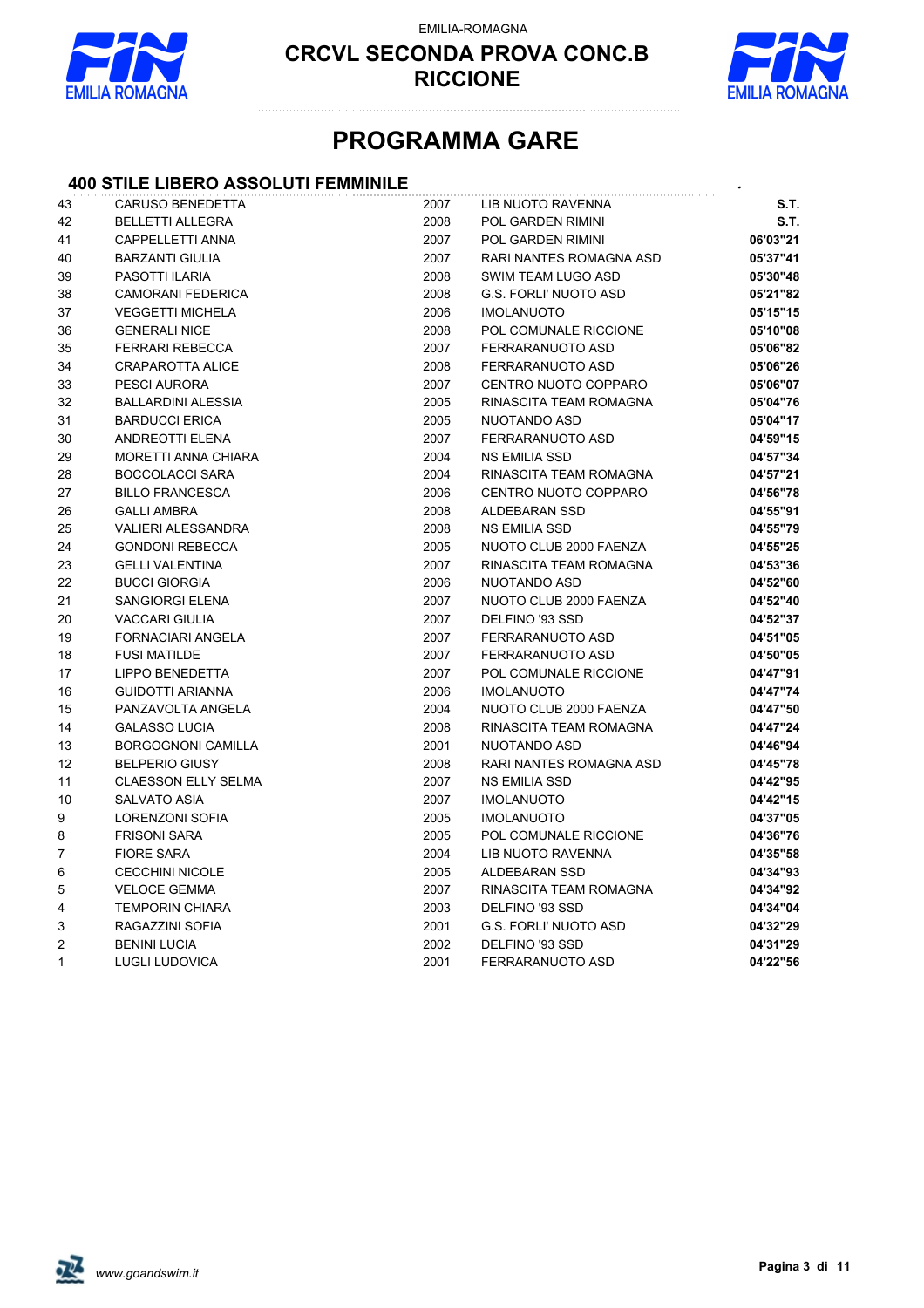

EMILIA-ROMAGNA



## **PROGRAMMA GARE**

#### **100 RANA ASSOLUTI FEMMINILE** *.*

| 54                  | <b>TAPPI EMMA</b>                   | 2008         | AMICI NUOTO ROMAGNA ASD                  | S.T.                 |
|---------------------|-------------------------------------|--------------|------------------------------------------|----------------------|
| 53                  | <b>GUCCIONE ALICE</b>               | 2005         | AMICI NUOTO ROMAGNA ASD                  | S.T.                 |
| 52                  | ZAGHI MARTINA                       | 2008         | FERRARANUOTO ASD                         | S.T.                 |
| 51                  | SEVERINI ALESSANDRA                 | 2008         | POL. VALMAR SSD                          | 01'48"00             |
| 50                  | <b>BOLOGNESI ANNA</b>               | 2008         | AMICI NUOTO ROMAGNA ASD                  | 01'43"14             |
| 49                  | MAZZOTTI MARIA LAURA                | 2008         | AMICI NUOTO ROMAGNA ASD                  | 01'37"51             |
| 48                  | <b>BABINI ALICE</b>                 | 2008         | <b>IMOLANUOTO</b>                        | 01'37"37             |
| 47                  | <b>GRILLINI SONIA</b>               | 2003         | <b>IMOLANUOTO</b>                        | 01'36"22             |
| 46                  | EL KHOLDI BOSHRA                    | 2008         | <b>IMOLANUOTO</b>                        | 01'35"64             |
| 45                  | <b>FOSCHINI ANITA</b>               | 2008         | RINASCITA TEAM ROMAGNA                   | 01'35"61             |
| 44                  | <b>CANGINI GIULIA</b>               | 2006         | POL. VALMAR SSD                          | 01'34"66             |
| 43                  | <b>VAROTTI MATILDE</b>              | 2005         | POL. VALMAR SSD                          | 01'34"17             |
| 42                  | <b>TARGHETTA IRENE</b>              | 2008         | NS EMILIA SSD                            | 01'33"78             |
| 41                  | LAERA GIULIA                        | 2004         | POL. VALMAR SSD                          | 01'33"18             |
| 40                  | <b>ESPOSITO GIORGIA MARIA</b>       | 2008         | <b>POL GARDEN RIMINI</b>                 | 01'32"81             |
| 39                  | <b>BORTINI NICOLE</b>               | 2006         | CENTRO NUOTO COPPARO                     | 01'31"88             |
| 38                  | LAERA GAIA ANNA                     | 2001         | POL. VALMAR SSD                          | 01'31"80             |
| 37                  | <b>CANTI ILARIA</b>                 | 2008         | <b>GENS AQUATICA SAN MARINO</b>          | 01'31"29             |
| 36                  | <b>BRONZETTI MARGHERITA</b>         | 2007         | RARI NANTES ROMAGNA ASD                  | 01'29"87             |
| 35                  | <b>GUERRA CECILIA</b>               | 2005         | NUOTO CLUB 2000 FAENZA                   | 01'28"67             |
| 34                  | <b>FERNANDI GIULIA</b>              | 2008         | SWIM TEAM LUGO ASD                       | 01'27"72             |
| 33                  | <b>TOSI VIOLA</b>                   | 2008         | <b>IMOLANUOTO</b>                        | 01'26"84             |
| 32                  | <b>FORTI AMELIA</b>                 | 2008         | RARI NANTES ROMAGNA ASD                  | 01'26"78             |
| 31                  | <b>BALLARDINI LUCIA MARIA</b>       | 2008         | RINASCITA TEAM ROMAGNA                   | 01'26"68             |
| 30                  | <b>CARABINI BEATRICE</b>            | 2007         | <b>GENS AQUATICA SAN MARINO</b>          | 01'26"18             |
| 29                  | CASADIO ALICE                       | 2006         | SWIM TEAM LUGO ASD                       | 01'25"77             |
| 28                  | ROBBIANO ANNA                       | 2007         | NS EMILIA SSD                            | 01'25"68             |
| 27                  | DE MARCHI LUDOVICA                  | 2007         | LIB NUOTO RAVENNA                        | 01'25"61             |
| 26                  | <b>GREGORI GIULIA</b>               | 2006         | DELFINO '93 SSD                          | 01'23"87             |
| 25                  | RIGHETTI SARA                       | 2005         | POL COMUNALE RICCIONE                    | 01'22"76             |
| 24                  | PASTI ANASTASIA                     | 2008         | DELFINO '93 SSD                          | 01'22"19             |
| 23                  | <b>GATTI FEDERICA</b>               | 2003         | <b>GENS AQUATICA SAN MARINO</b>          | 01'21"88             |
| 22                  | <b>GUERRA CECILIA</b>               | 2007         | SWIM TEAM LUGO ASD                       | 01'21"32             |
| 21                  | <b>GUERZI VITTORIA</b>              | 2003         | DELFINO '93 SSD                          | 01'21"15             |
| 20                  | <b>MINELLI GIADA</b>                | 2008         | NUOTO CLUB 2000 FAENZA                   | 01'21"00             |
| 19                  | <b>GUERRINI SOFIA</b>               | 2007         | NUOTANDO ASD                             | 01'20"99             |
| 18                  | <b>CARLONI MARIA ELENA</b>          | 2006         | ALDEBARAN SSD                            | 01'20"73             |
| 17                  | PIERI NICOLE                        | 2003         | <b>LIB NUOTO RAVENNA</b>                 | 01'20"63             |
| 16                  | <b>SCARDOVI LINDA</b>               | 2007         | <b>IMOLANUOTO</b>                        | 01'20"40             |
| 15                  | <b>CESTARI GIULIA</b>               | 2008         | DELFINO '93 SSD                          | 01'20"19             |
| 14                  | <b>DELMONTE ASIA</b>                | 2008         | ALDEBARAN SSD                            | 01'19"66             |
| 13                  | MONTEVECCHI GIADA                   | 2007         | RINASCITA TEAM ROMAGNA                   | 01'19"11             |
| 12                  | <b>CURIA GIULIA</b>                 | 2005         | <b>IMOLANUOTO</b>                        | 01'18"97             |
| 11                  | DI DOMENICO AGNESE                  | 2005         | POL COMUNALE RICCIONE                    | 01'18"74             |
| 10                  | <b>CARROLI SOFIA</b>                | 2006         | <b>IMOLANUOTO</b>                        | 01'18"58             |
| 9                   | <b>FABBRI MYRIAM</b>                | 2006         | FERRARANUOTO ASD                         | 01'18"29             |
| 8<br>$\overline{7}$ | ZANNI EMMA                          | 2003<br>2004 | NS EMILIA SSD                            | 01'17"20             |
| 6                   | <b>MANCINI SARA</b>                 | 2005         | ALDEBARAN SSD<br>RARI NANTES ROMAGNA ASD | 01'17"15             |
| 5                   | GIULIANINI LUCIA<br>ANTONUCCI LAURA | 2005         | RINASCITA TEAM ROMAGNA                   | 01'16"61<br>01'15"46 |
| 4                   | BASTIANELLI MARTA                   | 2008         | POL COMUNALE RICCIONE                    | 01'14"73             |
| 3                   | RIMONDINI MARIA CHIARA              | 2003         | <b>IMOLANUOTO</b>                        | 01'14"50             |
| 2                   | SALAROLI SOFIA                      | 2000         | NUOTO CLUB 2000 FAENZA                   | 01'14"34             |
| 1                   | <b>GIONTA GAIA</b>                  | 2005         | NUOTO CLUB 2000 FAENZA                   | 01'13"67             |
|                     |                                     |              |                                          |                      |

#### **50 STILE LIBERO ASSOLUTI FEMMINILE** *.*

| 86 | <b>MORETTI ARIANNA</b> | 2008 | AMICI NUOTO ROMAGNA ASD |        |
|----|------------------------|------|-------------------------|--------|
| 85 | <b>GHIRARDI SOFIA</b>  | 2008 | AMICI NUOTO ROMAGNA ASD | o. I . |

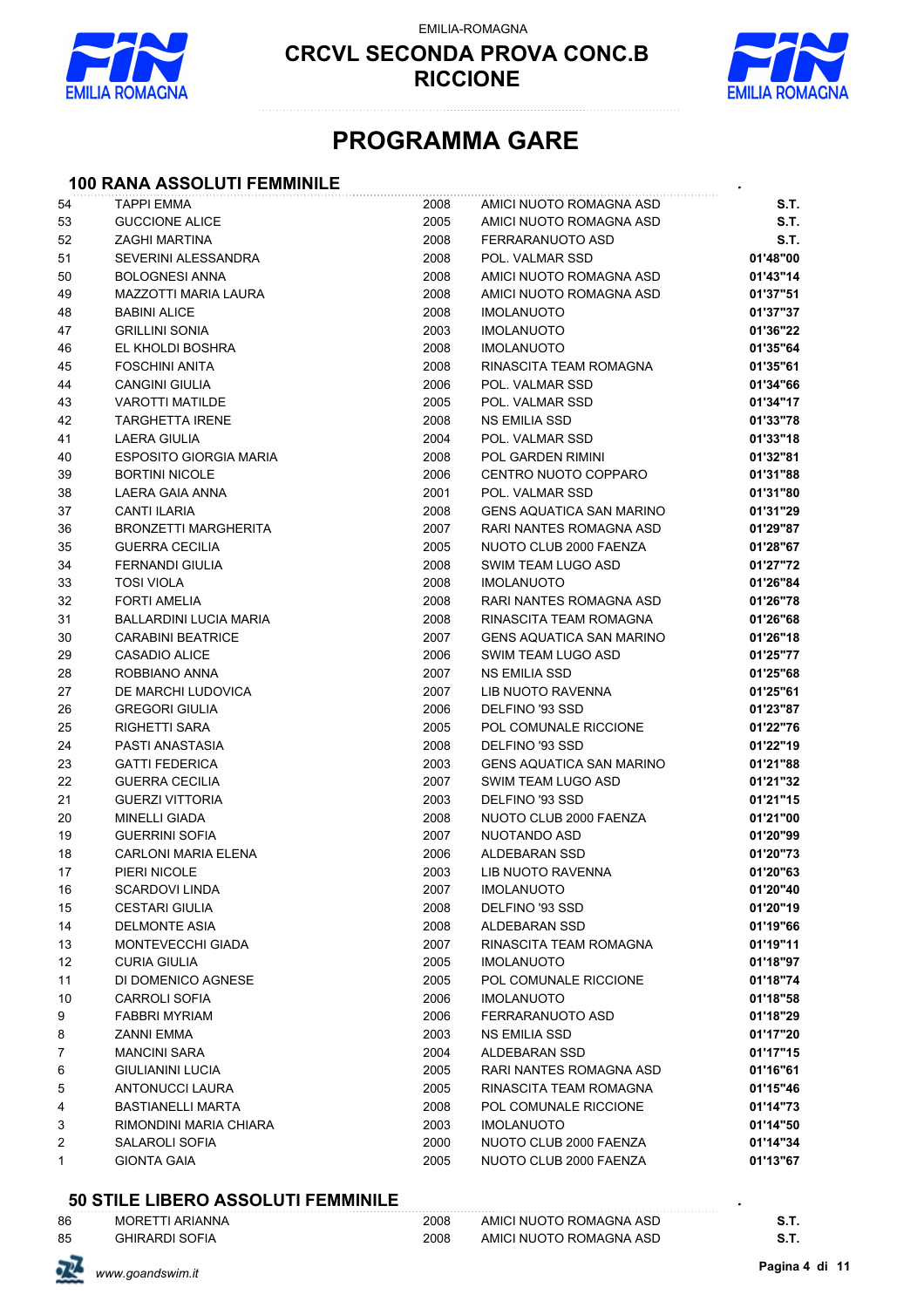

EMILIA-ROMAGNA



### **PROGRAMMA GARE**

| 84 | <b>BELLETTI ALLEGRA</b>       | 2008 | POL GARDEN RIMINI               | S.T.     |
|----|-------------------------------|------|---------------------------------|----------|
| 83 | <b>VERDE CARLOTTA</b>         | 2008 | <b>POL GARDEN RIMINI</b>        | S.T.     |
| 82 | <b>CANGINI GIULIA</b>         | 2006 | POL. VALMAR SSD                 | S.T.     |
| 81 | <b>BERTAGLIA DENISE</b>       | 2008 | FERRARANUOTO ASD                | 00'39"07 |
| 80 | <b>BOLOGNESI ANNA</b>         | 2008 | AMICI NUOTO ROMAGNA ASD         | 00'38"73 |
| 79 | <b>MOLARI CATERINA</b>        | 2008 | POL. VALMAR SSD                 | 00'38"00 |
| 78 | SEVERINI ALESSANDRA           | 2008 | POL. VALMAR SSD                 | 00'37"00 |
| 77 | <b>ZAGHI SOFIA</b>            | 2008 | FERRARANUOTO ASD                | 00'36"24 |
| 76 | <b>GREGGIO ALICE</b>          | 2008 | <b>NS EMILIA SSD</b>            | 00'35"81 |
| 75 | <b>GUCCIONE ALICE</b>         | 2005 | AMICI NUOTO ROMAGNA ASD         | 00'35"26 |
| 74 | ZAGHI MARTINA                 | 2008 | FERRARANUOTO ASD                | 00'34"60 |
| 73 | <b>NANNI CHIARA</b>           | 2007 | <b>RARI NANTES ROMAGNA ASD</b>  | 00'34"33 |
| 72 | <b>FAZI FATIMA</b>            | 2008 | POL. VALMAR SSD                 | 00'34"31 |
| 71 | <b>TARGHETTA IRENE</b>        | 2008 | <b>NS EMILIA SSD</b>            | 00'34"26 |
| 70 | <b>GRILLINI SONIA</b>         | 2003 | <b>IMOLANUOTO</b>               | 00'34"19 |
| 69 | CAPPELLETTI ANNA              | 2007 | POL GARDEN RIMINI               | 00'34"05 |
| 68 | <b>CAVINA FEDERICA</b>        | 2008 | <b>IMOLANUOTO</b>               | 00'33"62 |
| 67 | <b>VILLORI VIOLA</b>          | 2004 | NUOTO CLUB 2000 FAENZA          | 00'33"45 |
| 66 | <b>ESPOSITO GIORGIA MARIA</b> | 2008 | POL GARDEN RIMINI               | 00'33"38 |
| 65 | SABATTANI GAIA                | 2008 | <b>IMOLANUOTO</b>               | 00'33"38 |
| 64 | <b>CASADEI GIADA</b>          | 2007 | AMICI NUOTO ROMAGNA ASD         | 00'33"35 |
| 63 | <b>GROSSI EMMA</b>            | 2008 | POL COMUNALE RICCIONE           | 00'33"25 |
| 62 | <b>TAPPI EMMA</b>             | 2008 | AMICI NUOTO ROMAGNA ASD         | 00'33"11 |
| 61 | ZACCHERINI CATERINA           | 2008 | SWIM TEAM LUGO ASD              | 00'32"76 |
| 60 | <b>CANTI ILARIA</b>           | 2008 | <b>GENS AQUATICA SAN MARINO</b> | 00'32"55 |
| 59 | <b>LEGA AURORA</b>            | 2004 | NUOTO CLUB 2000 FAENZA          | 00'32"35 |
| 58 | SIROLI MARTINA                | 2008 | NUOTANDO ASD                    | 00'32"34 |
| 57 | <b>MARIOTTI CLIZIA</b>        | 2008 | <b>GENS AQUATICA SAN MARINO</b> | 00'32"28 |
| 56 | <b>VIOLA ELISABETTA</b>       | 2006 | POL COMUNALE RICCIONE           | 00'32"09 |
| 55 | LAERA GIULIA                  | 2004 | POL. VALMAR SSD                 | 00'32"06 |
| 54 | <b>GUERRA CECILIA</b>         | 2005 | NUOTO CLUB 2000 FAENZA          | 00'32"06 |
| 53 | <b>ACHILLI NICOL</b>          | 2007 | POL COMUNALE RICCIONE           | 00'31"80 |
| 52 | <b>CEREDA GIORGIA</b>         | 2007 | NUOTANDO ASD                    | 00'31"74 |
| 51 | PANCALDI CATERINA             | 2007 | <b>IMOLANUOTO</b>               | 00'31"52 |
| 50 | <b>VAROTTI MATILDE</b>        | 2005 | POL. VALMAR SSD                 | 00'31"50 |
| 49 | <b>CARABINI BEATRICE</b>      | 2007 | <b>GENS AQUATICA SAN MARINO</b> | 00'31"32 |
| 48 | <b>BABINI ALICE</b>           | 2008 | <b>IMOLANUOTO</b>               | 00'31"25 |
| 47 | FOGAGNOLO LUCREZIA            | 2008 | CENTRO NUOTO COPPARO            | 00'31"19 |
| 46 | <b>TESTA ELLI</b>             | 2008 | FERRARANUOTO ASD                | 00'31"10 |
| 45 | SABBIONI AGNESE               | 2008 | POL COMUNALE RICCIONE           | 00'30"98 |
| 44 | PEDRIALI ALICE                | 2005 | <b>NS EMILIA SSD</b>            | 00'30"93 |
| 43 | <b>MELOTTI RACHELE</b>        | 2004 | FERRARANUOTO ASD                | 00'30"80 |
| 42 | <b>VALTANCOLI SOFIA</b>       | 2004 | <b>GENS AQUATICA SAN MARINO</b> | 00'30"70 |
| 41 | POLIDORI GIADA                | 2007 | RARI NANTES ROMAGNA ASD         | 00'30"68 |
| 40 | <b>AMADORI ANITA</b>          | 2006 | NUOTANDO ASD                    | 00'30"57 |
| 39 | <b>BERSANETTI SOFIA</b>       | 2008 | DELFINO '93 SSD                 | 00'30"53 |
| 38 | <b>GARALIN EMMA</b>           | 2008 | NS EMILIA SSD                   | 00'30"50 |
| 37 | <b>CERRI FRANCESCA</b>        | 2007 | POL COMUNALE RICCIONE           | 00'30"49 |
| 36 | LORENZI MARTINA               | 2008 | POL COMUNALE RICCIONE           | 00'30"40 |
| 35 | <b>VEGGETTI FRANCESCA</b>     | 2005 | <b>IMOLANUOTO</b>               | 00'30"39 |
| 34 | DALL'OLIO SERENA              | 2008 | <b>IMOLANUOTO</b>               | 00'30"39 |
| 33 | <b>BERTI MATILDE</b>          | 2006 | <b>IMOLANUOTO</b>               | 00'30"31 |
| 32 | <b>SPENSIERI GRETA</b>        | 2006 | <b>IMOLANUOTO</b>               | 00'30"30 |
| 31 | <b>BORTOLINI GRETA</b>        | 2008 | NS EMILIA SSD                   | 00'30"22 |
| 30 | PICELLI GIULIA                | 2005 | NS EMILIA SSD                   | 00'30"20 |
| 29 | <b>GARUTTI CARLOTTA</b>       | 2005 | DELFINO '93 SSD                 | 00'29"97 |
| 28 | <b>ESPOSITO LIDIA</b>         | 2004 | AMICI NUOTO ROMAGNA ASD         | 00'29"75 |
| 27 | <b>CASOLARI ELISA</b>         | 2002 | NS EMILIA SSD                   | 00'29"67 |
| 26 | BONATTI VALENTINA             | 2005 | POL GARDEN RIMINI               | 00'29"61 |
| 25 | <b>TARRONI ALESSIA</b>        | 2007 | RINASCITA TEAM ROMAGNA          | 00'29"50 |

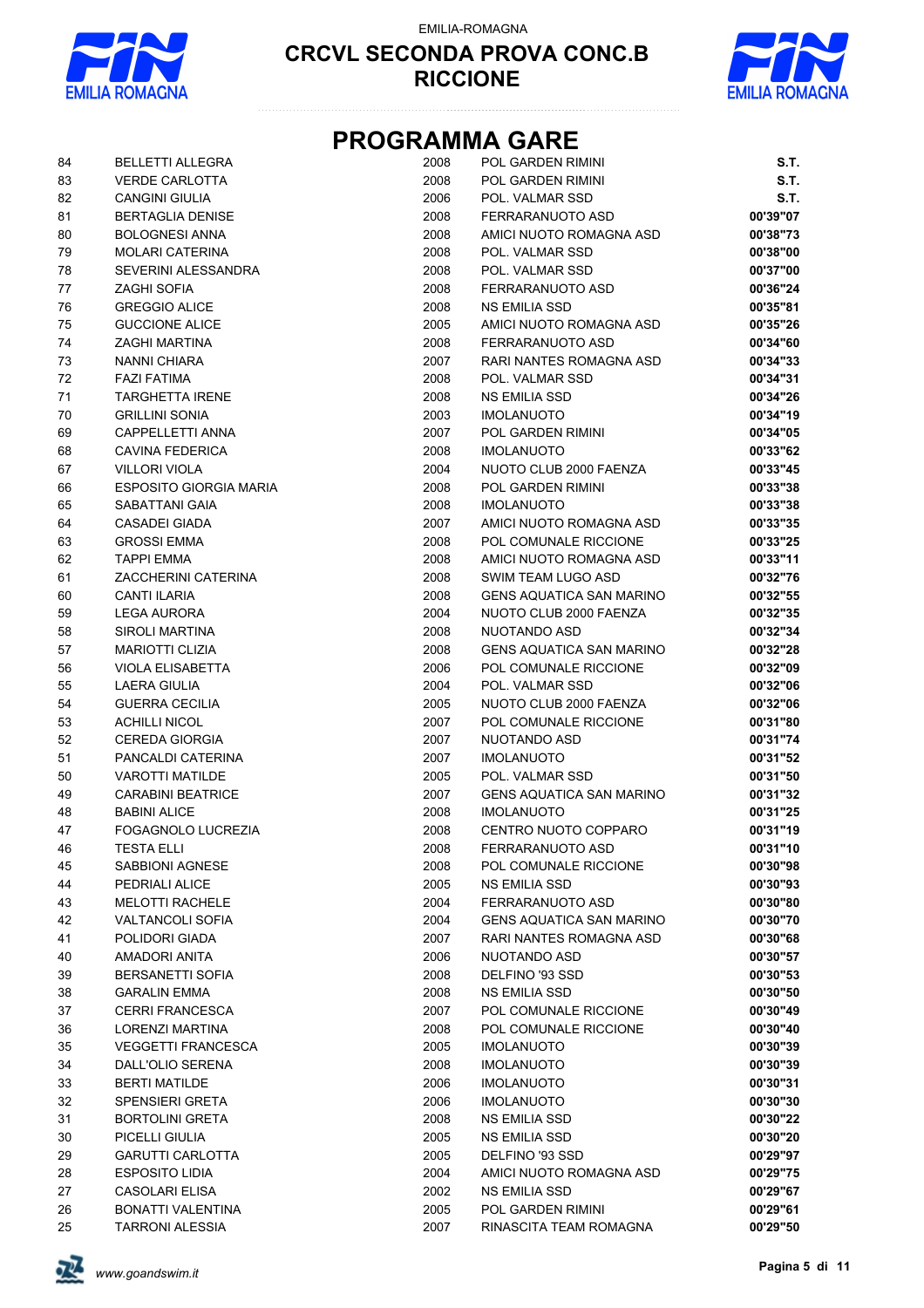

EMILIA-ROMAGNA



## **PROGRAMMA GARE**

| 23     | <b>MORGAGNI GIULIA</b>              | 2008 | RARI NANTES ROMAGNA ASD         | 00'29"43 |
|--------|-------------------------------------|------|---------------------------------|----------|
| 22     | <b>MODULA CARLOTTA</b>              | 2006 | <b>GENS AQUATICA SAN MARINO</b> | 00'29"32 |
| 21     | <b>CECCARONI ILARIA</b>             | 2008 | <b>GENS AQUATICA SAN MARINO</b> | 00'29"26 |
| 20     | <b>RICCI CHIARA</b>                 | 2004 | SWIM TEAM LUGO ASD              | 00'29"12 |
| 19     | <b>MELDOLESI GRETA</b>              | 2003 | RINASCITA TEAM ROMAGNA          | 00'28"98 |
| 18     | <b>LENA VIRGINIA</b>                | 2004 | <b>IMOLANUOTO</b>               | 00'28"88 |
| 17     | <b>GUERRINI SOFIA</b>               | 2007 | NUOTANDO ASD                    | 00'28"88 |
| 16     | <b>BERTUCCIOLI MARGHERITA</b>       | 2007 | POL COMUNALE RICCIONE           | 00'28"87 |
| 15     | ROCCHI VIRGINIA                     | 2006 | NUOTANDO ASD                    | 00'28"83 |
| 14     | FERRARI VALENTINA                   | 2006 | FERRARANUOTO ASD                | 00'28"52 |
| 13     | <b>HONOVICH ALICE</b>               | 2004 | RINASCITA TEAM ROMAGNA          | 00'28"41 |
| 12     | <b>MIALI CHIARA</b>                 | 2004 | <b>LIB NUOTO RAVENNA</b>        | 00'28"38 |
| 11     | <b>NERI FRANCESCA</b>               | 2006 | <b>IMOLANUOTO</b>               | 00'28"32 |
| 10     | <b>GIULIANINI LUCIA</b>             | 2005 | RARI NANTES ROMAGNA ASD         | 00'28"18 |
| 9      | <b>SIRRI CATERINA</b>               | 2007 | RARI NANTES ROMAGNA ASD         | 00'28"11 |
| 8      | <b>ZANNI FRANCESCA LI SIMEI</b>     | 2003 | <b>POL GARDEN RIMINI</b>        | 00'27"79 |
| 7      | <b>SAVELLI BIANCA</b>               | 2004 | <b>G.S. FORLI' NUOTO ASD</b>    | 00'27"76 |
| 6      | PASE ANNA                           | 2001 | <b>NS EMILIA SSD</b>            | 00'27"32 |
| 5      | <b>FRISONI VANESSA</b>              | 2003 | POL COMUNALE RICCIONE           | 00'27"30 |
| 4      | <b>GIANNINI VICTORIA</b>            | 2003 | <b>IMOLANUOTO</b>               | 00'27"27 |
| 3      | <b>GALLI MATILDE BARBARA</b>        | 2004 | <b>IMOLANUOTO</b>               | 00'27"24 |
| 2      | <b>MARCACCI VITTORIA</b>            | 2004 | RARI NANTES ROMAGNA ASD         | 00'27"23 |
| 1      | <b>MORBIN MARIA ELENA</b>           | 2000 | FERRARANUOTO ASD                | 00'26"85 |
|        | <b>400 MISTI ASSOLUTI FEMMINILE</b> |      |                                 |          |
| $\sim$ |                                     |      |                                 |          |

| 22 | DONATI BENEDETTA       | 2008 | NUOTO CLUB 2000 FAENZA          | S.T.     |
|----|------------------------|------|---------------------------------|----------|
| 21 | POLLINI GIULIA         | 2008 | <b>NS EMILIA SSD</b>            | S.T.     |
| 20 | <b>COCCHIO GIULIA</b>  | 2008 | NS EMILIA SSD                   | 06'12"72 |
| 19 | CATTABRIGA GRETA       | 2006 | SWIM TEAM LUGO ASD              | 06'02"01 |
| 18 | <b>GARDI SARA</b>      | 2007 | SWIM TEAM LUGO ASD              | 05'59"81 |
| 17 | DONATI ANGELICA        | 2008 | NUOTO CLUB 2000 FAENZA          | 05'57"06 |
| 16 | RAMENGHI ANNA ELENA    | 2008 | <b>IMOLANUOTO</b>               | 05'55"12 |
| 15 | <b>BIANCO SARA</b>     | 2007 | RARI NANTES ROMAGNA ASD         | 05'53"08 |
| 14 | DE CAROLIS ANNA        | 2007 | RARI NANTES ROMAGNA ASD         | 05'49"09 |
| 13 | RAVAIOLI SOFIA         | 2006 | RARI NANTES ROMAGNA ASD         | 05'38"17 |
| 12 | <b>MANETTI MARTINA</b> | 2004 | DELFINO '93 SSD                 | 05'36"81 |
| 11 | ROCCHI MATILDE         | 2005 | RINASCITA TEAM ROMAGNA          | 05'35"83 |
| 10 | SANGIORGI PENELOPE     | 2007 | NUOTO CLUB 2000 FAENZA          | 05'32"22 |
| 9  | <b>LUCIANI EMILY</b>   | 2008 | DELFINO '93 SSD                 | 05'30"23 |
| 8  | FONTANA VALERIA        | 2008 | NS EMILIA SSD                   | 05'29"03 |
| 7  | <b>MALTONI ANDREA</b>  | 2006 | NUOTO CLUB 2000 FAENZA          | 05'18"28 |
| 6  | <b>VENIERI MARTINA</b> | 2003 | NUOTO CLUB 2000 FAENZA          | 05'15"68 |
| 5  | <b>SANTI BEATRICE</b>  | 2004 | <b>GENS AQUATICA SAN MARINO</b> | 05'13"33 |
| 4  | <b>SAMA CHIARA</b>     | 2007 | RINASCITA TEAM ROMAGNA          | 05'10"07 |
| 3  | <b>VIGNOLI MATILDE</b> | 2004 | <b>IMOLANUOTO</b>               | 05'07"08 |
| 2  | <b>ZANNI EMMA</b>      | 2003 | NS EMILIA SSD                   | 05'01"21 |
| 1  | <b>VANDINI CHIARA</b>  | 1998 | LIB NUOTO RAVENNA               | 05'00"26 |

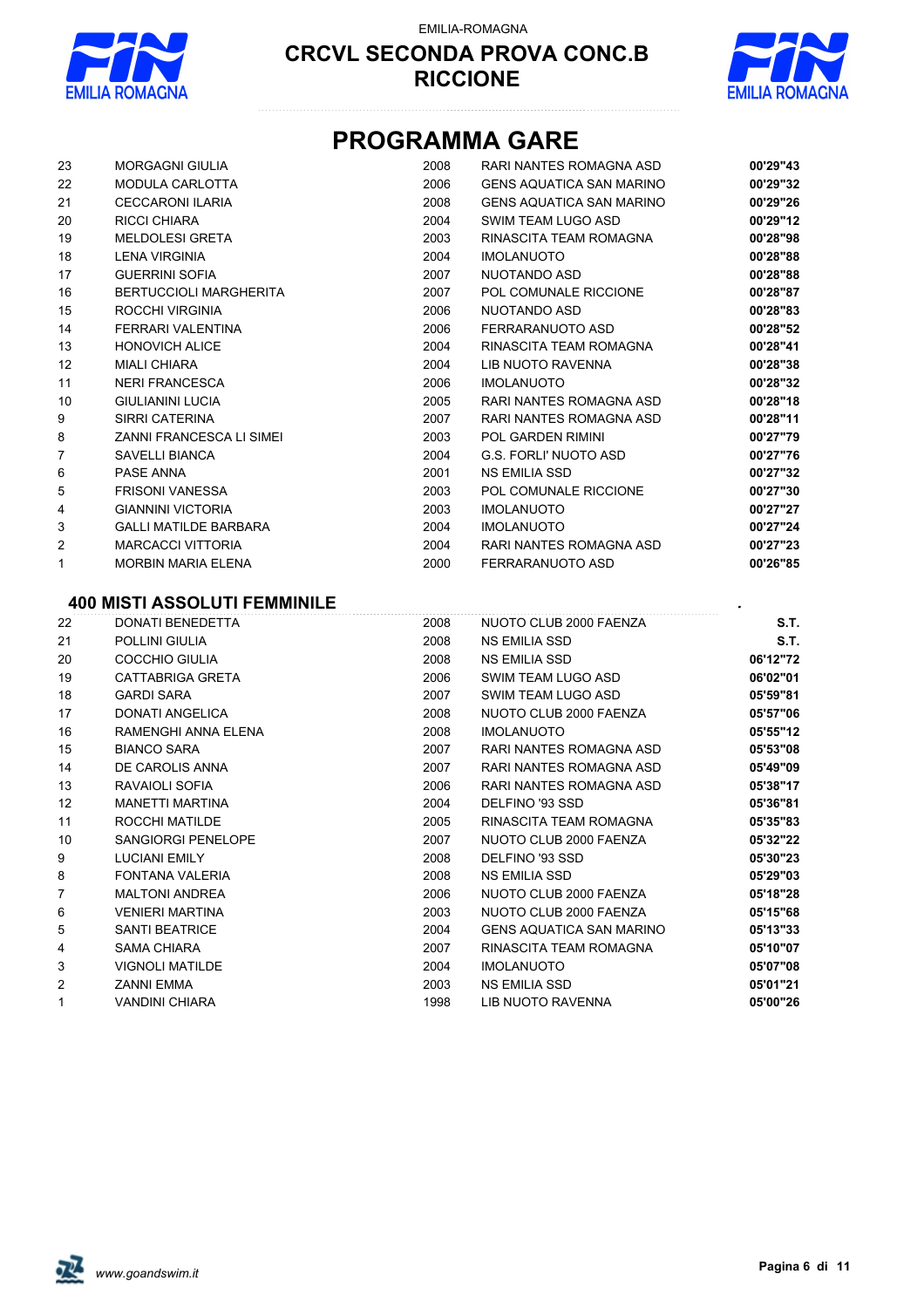

EMILIA-ROMAGNA



## **PROGRAMMA GARE**

#### **50 FARFALLA ASSOLUTI MASCHILE** *.*

|      | 50 FARFALLA ASSOLUTI MASCHILE                 |      |                                 |          |
|------|-----------------------------------------------|------|---------------------------------|----------|
| 25   | <b>TAMPIERI MARCO</b>                         | 2004 | SWIM TEAM LUGO ASD              | 00'32"51 |
| 24   | <b>BONZI SIMONE</b>                           | 2001 | <b>IMOLANUOTO</b>               | 00'31"32 |
| 23   | <b>FRAZZANO FEDERICO</b>                      | 2004 | <b>IMOLANUOTO</b>               | 00'28"54 |
| 22   | SAMPAOLI TANCREDI                             | 2002 | POL COMUNALE RICCIONE           | 00'28"46 |
| 21   | PADOVANI FRANCESCO                            | 2002 | <b>NS EMILIA SSD</b>            | 00'28"14 |
| 20   | <b>MAMINI AXEL</b>                            | 2004 | NUOTO CLUB 2000 FAENZA          | 00'27"91 |
| 19   | <b>DARDI ALEX</b>                             | 2004 | <b>IMOLANUOTO</b>               | 00'27"85 |
| 18   | <b>MARCHETTI SIMONE</b>                       | 2004 | DELFINO '93 SSD                 | 00'27"64 |
| 17   | RUFINI ALESSANDRO                             | 2002 | <b>IMOLANUOTO</b>               | 00'27"26 |
| 16   | <b>MASSI ALESSANDRO</b>                       | 2002 | <b>G.S. FORLI' NUOTO ASD</b>    | 00'27"23 |
| 15   | <b>FAEDO GIOVANNI</b>                         | 2001 | <b>NS EMILIA SSD</b>            | 00'26"98 |
| 14   | <b>GUIDI ALBERTO</b>                          | 2003 | <b>GENS AQUATICA SAN MARINO</b> | 00'26"88 |
| 13   | DELBIANCO DIEGO                               | 2003 | POL COMUNALE RICCIONE           | 00'26"56 |
| 12   | <b>SPINELLI DAVIDE</b>                        | 1997 | POL GARDEN RIMINI               | 00'26"28 |
| 11   | <b>NATALI MATTEO</b>                          | 1996 | DELFINO '93 SSD                 | 00'26"26 |
| 10   | <b>SCHIBOTTO MATTEO</b>                       | 2002 | <b>NS EMILIA SSD</b>            | 00'26"24 |
| 9    | <b>FARINI FILIPPO</b>                         | 2003 | RINASCITA TEAM ROMAGNA          | 00'26"22 |
| 8    | <b>GAIBA LEONARDO</b>                         | 2003 | <b>IMOLANUOTO</b>               | 00'26"18 |
| 7    | <b>SOLAROLI MATTEO</b>                        | 2001 | RINASCITA TEAM ROMAGNA          | 00'26"05 |
| 6    | <b>CASAROLI DAVIDE</b>                        | 1998 | <b>IMOLANUOTO</b>               | 00'25"93 |
| 5    | <b>LOLI ENRICO</b>                            | 1999 | <b>IMOLANUOTO</b>               | 00'25"87 |
| 4    | <b>MESCOLI FRANCESCO</b>                      | 2002 | <b>NS EMILIA SSD</b>            | 00'25"84 |
| 3    | <b>GIANNI FEDERICO</b>                        | 2003 | <b>IMOLANUOTO</b>               | 00'25"39 |
| 2    | <b>GARDINI GABRIEL</b>                        | 2002 | POL COMUNALE RICCIONE           | 00'25"08 |
| 1    | <b>GAZZOTTI SIMONE</b>                        | 2002 | FERRARANUOTO ASD                | 00'24"96 |
|      | <b>200 DORSO ASSOLUTI MASCHILE</b>            |      |                                 |          |
| 28   | <b>FOSCHINI NICOLO'</b>                       | 2005 | RINASCITA TEAM ROMAGNA          | 02'48"94 |
| 27   | <b>CALISTRI EDOARDO</b>                       | 2007 | <b>IMOLANUOTO</b>               | 02'47"81 |
| 26   | <b>NEGRINI KEVIN</b>                          | 2006 | <b>GENS AQUATICA SAN MARINO</b> | 02'40"46 |
| 25   | CASADIO GIOVANNI                              | 2007 | SWIM TEAM LUGO ASD              | 02'39"72 |
| 24   | PASSANTI FABIO                                | 2007 | SWIM TEAM LUGO ASD              | 02'32"34 |
| 23   | NATALE DANIEL                                 | 2006 | NUOTANDO ASD                    | 02'32"32 |
| 22   | TRIOSSI REGALLO PONTUAL DE SOUZA ERNESTO 2005 |      | RINASCITA TEAM ROMAGNA          | 02'29"39 |
| 21   | ALBERANI NICOLA                               | 2007 | NUOTO CLUB 2000 FAENZA          | 02'29"02 |
| 20   | <b>D'ECCLESIS MATTEO</b>                      | 2007 | <b>NS EMILIA SSD</b>            | 02'26"98 |
| 19   | AMBONATI MATTEO                               | 2004 | CENTRO NUOTO COPPARO            | 02'26"50 |
| $18$ | VANZOLINI RICCARDO                            | 2007 | ALDEBARAN SSD                   | 02'26"45 |
| 17   | CHICCOLI EDOARDO                              | 2006 | NS EMILIA SSD                   | 02'24"90 |
| 16   | <b>BELMONTE BENJAMIN</b>                      | 2006 | POL COMUNALE RICCIONE           | 02'24"58 |
| 15   | <b>MAGRI CRISTIAN</b>                         | 2006 | RINASCITA TEAM ROMAGNA          | 02'24"27 |
| 14   | <b>DONZELLINI FILIPPO</b>                     | 2006 | RINASCITA TEAM ROMAGNA          | 02'23"44 |
| 13   | <b>TABANELLI LUCA</b>                         | 2005 | <b>IMOLANUOTO</b>               | 02'20"64 |
| 12   | <b>BRUSCHI NICOLA</b>                         | 2006 | NUOTO CLUB 2000 FAENZA          | 02'19"13 |
| 11   | <b>GRAGNANINI MIRCO</b>                       | 2004 | CENTRO NUOTO COPPARO            | 02'18"69 |
| 10   | <b>CUCCHI FRANCESCO</b>                       | 2004 | NUOTANDO ASD                    | 02'14"15 |
| 9    | <b>BOGA LORENZO</b>                           | 2004 | POL GARDEN RIMINI               | 02'13"91 |
| 8    | <b>DESIDERIO LUCA</b>                         | 2007 | NS EMILIA SSD                   | 02'13"82 |
| 7    | <b>BARALDI CARLO ALBERTO</b>                  | 2006 | <b>NS EMILIA SSD</b>            | 02'13"65 |
| 6    | CAGGIA ANDREA KAROL                           | 2005 | RARI NANTES ROMAGNA ASD         | 02'13"30 |
| 5    | <b>RAIMONDI ELIA</b>                          | 2002 | <b>IMOLANUOTO</b>               | 02'11"66 |
| 4    | <b>VALENTI THOMAS</b>                         | 2002 | POL COMUNALE RICCIONE           | 02'10"44 |
| 3    | <b>BISCAGLIA MARCO</b>                        | 1997 | RINASCITA TEAM ROMAGNA          | 02'08"55 |
| 2    | NAVARRI ALBERTO                               | 2002 | FERRARANUOTO ASD                | 02'07"29 |
| 1    | <b>MOTTARAN LUCA</b>                          | 1999 | DELFINO '93 SSD                 | 02'07"06 |

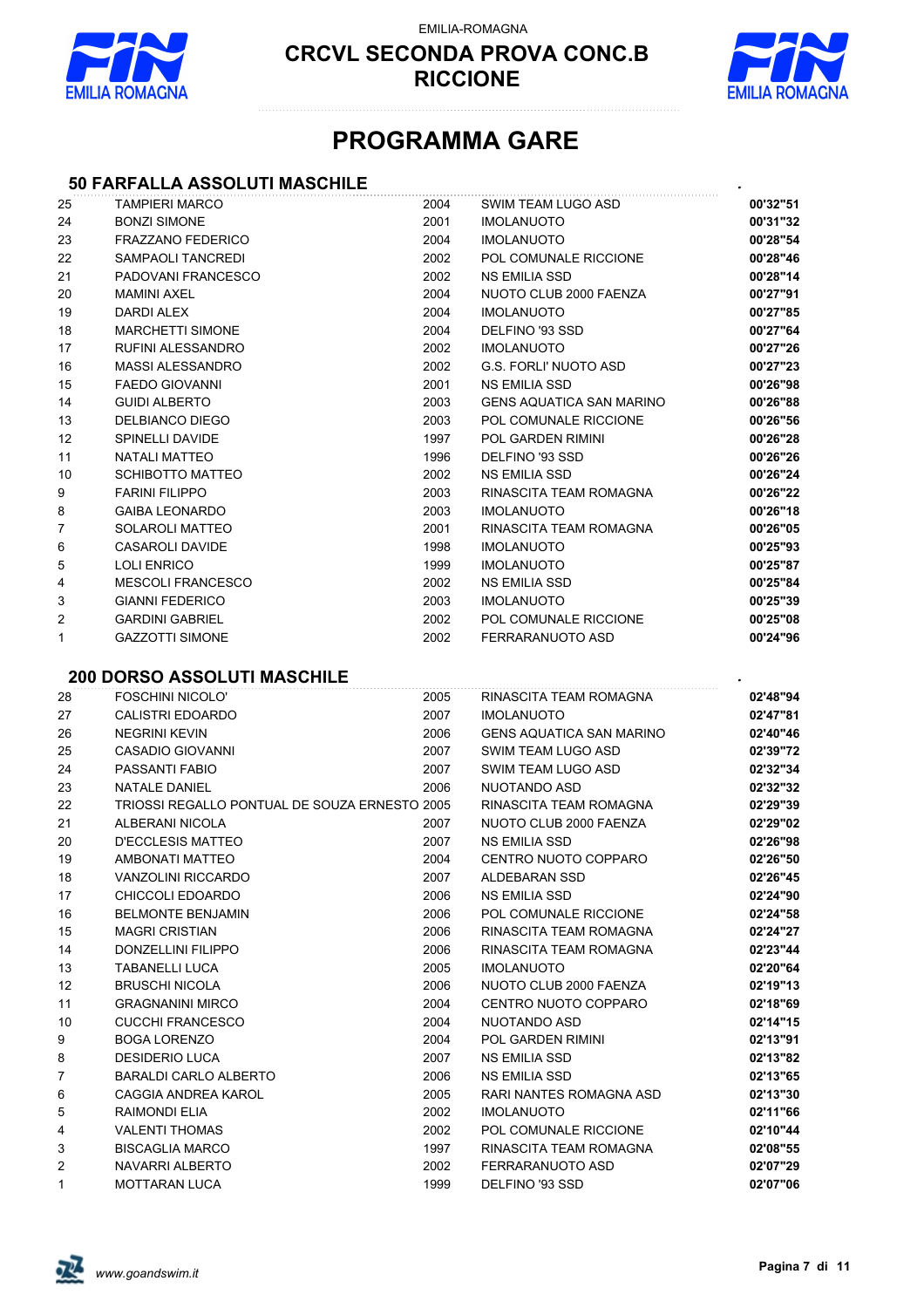

EMILIA-ROMAGNA



## **PROGRAMMA GARE**

#### **400 STILE LIBERO ASSOLUTI MASCHILE** *.*

| 37 | <b>TORRI GIACOMO</b>      | 2007 | LIB NUOTO RAVENNA               | S.T.     |
|----|---------------------------|------|---------------------------------|----------|
| 36 | ALI' ELIA                 | 2007 | <b>LIB NUOTO RAVENNA</b>        | S.T.     |
| 35 | <b>BETTUZZI LORENZO</b>   | 2004 | <b>NS EMILIA SSD</b>            | S.T.     |
| 34 | <b>CORPOSANTO GIORGIO</b> | 2007 | <b>IMOLANUOTO</b>               | 05'18"03 |
| 33 | <b>FERRARI FRANCESCO</b>  | 2007 | <b>IMOLANUOTO</b>               | 05'11"74 |
| 32 | <b>MARZOLA FEDERICO</b>   | 2007 | FERRARANUOTO ASD                | 05'03"59 |
| 31 | <b>STACCHINI DAVIDE</b>   | 2006 | <b>GENS AQUATICA SAN MARINO</b> | 04'57"19 |
| 30 | <b>STAGNI SIMONE</b>      | 2007 | <b>NS EMILIA SSD</b>            | 04'56"74 |
| 29 | ALBERANI NICOLA           | 2007 | NUOTO CLUB 2000 FAENZA          | 04'56"26 |
| 28 | ARFILLI LEONARDO          | 2006 | LIB NUOTO RAVENNA               | 04'56"13 |
| 27 | PLAZZO IAN                | 2007 | FERRARANUOTO ASD                | 04'51"44 |
| 26 | <b>BIMBATTI ALESSIO</b>   | 2007 | FERRARANUOTO ASD                | 04'46"86 |
| 25 | <b>VANNONI MICHELE</b>    | 2004 | <b>POL GARDEN RIMINI</b>        | 04'46"29 |
| 24 | CHIARUCCI FRANCESCO       | 2006 | NUOTANDO ASD                    | 04'46"23 |
| 23 | <b>GODOLI GIANMARCO</b>   | 2005 | RINASCITA TEAM ROMAGNA          | 04'38"63 |
| 22 | LEONARDI LORENZO          | 2007 | <b>POL GARDEN RIMINI</b>        | 04'35"87 |
| 21 | <b>BROGLI FEDERICO</b>    | 2005 | <b>NS EMILIA SSD</b>            | 04'35"51 |
| 20 | <b>BATTELLI ANDREA</b>    | 2006 | <b>POL GARDEN RIMINI</b>        | 04'32"91 |
| 19 | PALADINI ALESSANDRO       | 2007 | <b>ALDEBARAN SSD</b>            | 04'32"87 |
| 18 | <b>RICCI MATTEO</b>       | 2005 | LIB NUOTO RAVENNA               | 04'29"76 |
| 17 | <b>BELLEI ALESSANDRO</b>  | 2006 | <b>NS EMILIA SSD</b>            | 04'28"79 |
| 16 | <b>CIBIEN VITTORIO</b>    | 2005 | CENTRO NUOTO COPPARO            | 04'27"99 |
| 15 | <b>CARLINI FILIPPO</b>    | 2006 | POL COMUNALE RICCIONE           | 04'26"96 |
| 14 | <b>SENNI SAMUEL</b>       | 2006 | RINASCITA TEAM ROMAGNA          | 04'26"68 |
| 13 | ROMANIN FILIPPO           | 2006 | FERRARANUOTO ASD                | 04'26"47 |
| 12 | <b>VACCHI GIACOMO</b>     | 2005 | SWIM TEAM LUGO ASD              | 04'22"27 |
| 11 | <b>SEMPRINI RICCARDO</b>  | 2005 | POL COMUNALE RICCIONE           | 04'21"70 |
| 10 | <b>LEPRAI MICHELE</b>     | 2006 | <b>NS EMILIA SSD</b>            | 04'21"51 |
| 9  | <b>BERTONCINI ALESSIO</b> | 2005 | FERRARANUOTO ASD                | 04'20"40 |
| 8  | PERLA EDOARDO             | 2001 | <b>POL COMUNALE RICCIONE</b>    | 04'19"99 |
| 7  | RIZZO GIORGIO             | 2005 | <b>FERRARANUOTO ASD</b>         | 04'18"79 |
| 6  | PIERACCINI GIUSEPPE       | 2004 | <b>NS EMILIA SSD</b>            | 04'14"87 |
| 5  | RAGAZZINI ELIA            | 2005 | <b>G.S. FORLI' NUOTO ASD</b>    | 04'14"32 |
| 4  | DI BATTISTA FRANCESCO     | 1999 | CENTRO NUOTO COPPARO            | 04'13"04 |
| 3  | <b>NUGHES LORENZO</b>     | 2004 | FERRARANUOTO ASD                | 04'12"08 |
| 2  | <b>SAVIONI ENRICO</b>     | 2003 | SWIM TEAM LUGO ASD              | 04'11"70 |
| 1  | <b>BREGGION FRANCESCO</b> | 2002 | CENTRO NUOTO COPPARO            | 04'11"62 |
|    |                           |      |                                 |          |

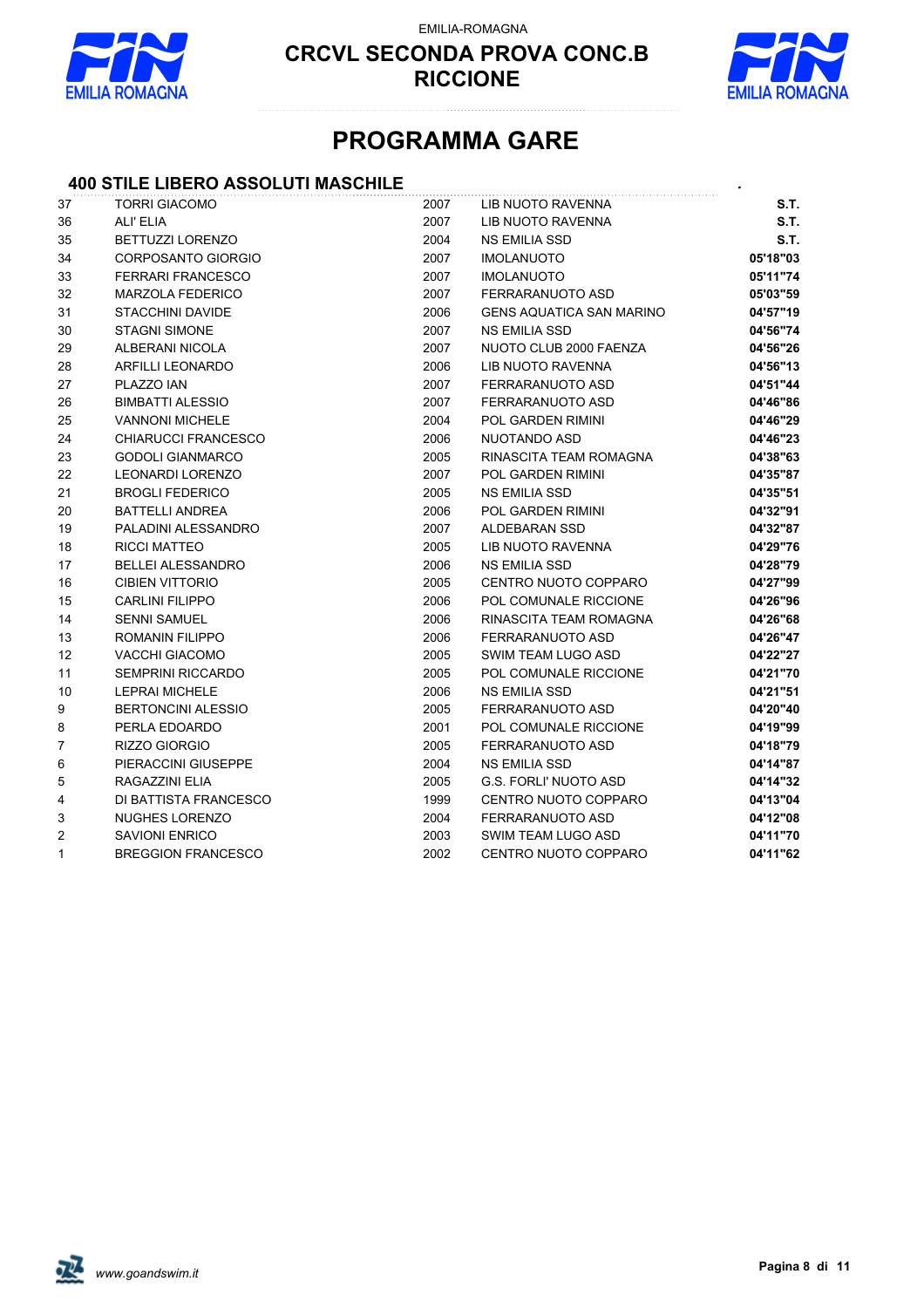

EMILIA-ROMAGNA



## **PROGRAMMA GARE**

# **100 RANA ASSOLUTI MASCHILE** *.*

| 35 | <b>MURATORI GIANMARCO</b>         | 2006 | AMICI NUOTO ROMAGNA ASD         | S.T.     |
|----|-----------------------------------|------|---------------------------------|----------|
| 34 | PIRELLI GABRIEL                   | 2005 | <b>IMOLANUOTO</b>               | S.T.     |
| 33 | <b>NORI ANDREA</b>                | 2007 | AMICI NUOTO ROMAGNA ASD         | 01'33"29 |
| 32 | SASSATELLI DAVIDE                 | 2007 | <b>IMOLANUOTO</b>               | 01'27"08 |
| 31 | <b>BIORDI GIACOMO</b>             | 2007 | <b>GENS AQUATICA SAN MARINO</b> | 01'26"23 |
| 30 | MAZZELLA DAVIDE                   | 2007 | LIB NUOTO RAVENNA               | 01'23"67 |
| 29 | <b>VILLANI NICCOLO'</b>           | 2006 | POL GARDEN RIMINI               | 01'22"02 |
| 28 | <b>GRAGNANINI MARIO</b>           | 2007 | CENTRO NUOTO COPPARO            | 01'18"88 |
| 27 | <b>GODOLI MATTIA</b>              | 2007 | RARI NANTES ROMAGNA ASD         | 01'17"77 |
| 26 | <b>FALASCONI GIOELE</b>           | 2004 | POL COMUNALE RICCIONE           | 01'17"68 |
| 25 | <b>FRACCON ALEX</b>               | 2007 | NS EMILIA SSD                   | 01'17"13 |
| 24 | <b>MITRINI DANIEL</b>             | 2005 | RARI NANTES ROMAGNA ASD         | 01'17"08 |
| 23 | <b>GOMROKCHI SHAHIN</b>           | 2004 | POL GARDEN RIMINI               | 01'16"31 |
| 22 | <b>TONINI FEDERICO</b>            | 2005 | <b>GENS AQUATICA SAN MARINO</b> | 01'15"92 |
| 21 | <b>MARCHETTI CRISTIAN</b>         | 2006 | <b>IMOLANUOTO</b>               | 01'15"59 |
| 20 | RAVAGLIA RODEL                    | 2006 | LIB NUOTO RAVENNA               | 01'15"00 |
| 19 | <b>BIAGETTI GIUSEPPE</b>          | 2005 | ALDEBARAN SSD                   | 01'14"36 |
| 18 | RAULE FILIPPO                     | 2005 | FERRARANUOTO ASD                | 01'14"35 |
| 17 | <b>MINARDI MASSIMO</b>            | 2007 | NUOTO CLUB 2000 FAENZA          | 01'14"05 |
| 16 | <b>GHINELLI ANDREA</b>            | 2007 | POL COMUNALE RICCIONE           | 01'12"91 |
| 15 | <b>BATTILANI RICCARDO</b>         | 2007 | <b>IMOLANUOTO</b>               | 01'11"58 |
| 14 | <b>GALASSI MICHELE</b>            | 2004 | FERRARANUOTO ASD                | 01'11"11 |
| 13 | SPAGNOLO MARCO                    | 2006 | RINASCITA TEAM ROMAGNA          | 01'10"43 |
| 12 | <b>BELMONTE BRENDON</b>           | 2006 | POL COMUNALE RICCIONE           | 01'10"40 |
| 11 | <b>CATALLO DENIS</b>              | 2005 | <b>IMOLANUOTO</b>               | 01'10"34 |
| 10 | CHIARUCCI ARTE JEFFREY            | 2005 | G.S. FORLI' NUOTO ASD           | 01'10"03 |
| 9  | <b>TOTTI LUCA</b>                 | 2006 | POL COMUNALE RICCIONE           | 01'09"42 |
| 8  | <b>GADDONI MATTIA</b>             | 2002 | NUOTO CLUB 2000 FAENZA          | 01'09"31 |
| 7  | GIUNCHEDI ALESSIO                 | 2003 | DELFINO '93 SSD                 | 01'08"04 |
| 6  | <b>FAGNINI DENIS</b>              | 2007 | NS EMILIA SSD                   | 01'07"79 |
| 5  | PANTIERI FILIPPO                  | 2004 | RARI NANTES ROMAGNA ASD         | 01'06"82 |
| 4  | MUSARELLA ALESSANDRO              | 1998 | <b>IMOLANUOTO</b>               | 01'04"57 |
| 3  | ALESSANDRI GIACOMO                | 2002 | POL COMUNALE RICCIONE           | 01'04"07 |
| 2  | <b>COPPOLA FABIO</b>              | 2001 | <b>IMOLANUOTO</b>               | 01'03"94 |
| 1  | <b>MARIANI LUIGI</b>              | 2000 | <b>IMOLANUOTO</b>               | 01'03"94 |
|    | 50 STILE LIBERO ASSOLUTI MASCHILE |      |                                 |          |
| 77 | <b>MENGA ANDREA</b>               | 2005 | AMICI NUOTO ROMAGNA ASD         | S.T.     |
| 76 | AMBROSI ALBERTO                   | 2006 | NS EMILIA SSD                   | 00'37"04 |
| 75 | NORI ANDREA                       | 2007 | AMICI NUOTO ROMAGNA ASD         | 00'35"98 |
| 74 | <b>MURATORI GIANMARCO</b>         | 2006 | AMICI NUOTO ROMAGNA ASD         | 00'34"94 |
| 73 | <b>MELE RICCARDO</b>              | 2007 | <b>IMOLANUOTO</b>               | 00'33"05 |
| 72 | RICCARDI DANIEL                   | 2006 | <b>IMOLANUOTO</b>               | 00'32"42 |
| 71 | <b>BELLONZI THOMAS</b>            | 2006 | FERRARANUOTO ASD                | 00'32"38 |
| 70 | <b>VAKANOVSKYY DMITRIY</b>        | 2007 | NUOTO CLUB 2000 FAENZA          | 00'32"04 |
| 69 | ROSSO GIULIO                      | 2007 | <b>NS EMILIA SSD</b>            | 00'31"59 |
| 68 | SAPORETTI GABRIELE                | 2006 | LIB NUOTO RAVENNA               | 00'31"57 |
| 67 | <b>BIORDI GIACOMO</b>             | 2007 | <b>GENS AQUATICA SAN MARINO</b> | 00'30"86 |
| 66 | <b>VIVI FEDERICO</b>              | 2007 | NS EMILIA SSD                   | 00'30"22 |
| 65 | <b>GRAGNANINI MARIO</b>           | 2007 | CENTRO NUOTO COPPARO            | 00'30"22 |
| 64 | POLONIO ALESSIO                   | 2007 | NS EMILIA SSD                   | 00'30"08 |
| 63 | <b>TAMPIERI MARCO</b>             | 2004 | SWIM TEAM LUGO ASD              | 00'29"22 |
| 62 | <b>BIZARI SIMON</b>               | 2006 | POL COMUNALE RICCIONE           | 00'29"18 |
| 61 | <b>BIMBATTI ALESSIO</b>           | 2007 | FERRARANUOTO ASD                | 00'29"08 |
| 60 | DI VIRGILIO TOMMASO               | 2006 | LIB NUOTO RAVENNA               | 00'28"97 |
| 59 | <b>GODOLI MATTIA</b>              | 2007 | RARI NANTES ROMAGNA ASD         | 00'28"95 |
| 58 | COCCHIO GIACOMO                   | 2004 | <b>NS EMILIA SSD</b>            | 00'28"90 |
| 57 | <b>BAIONI GIOVANNI</b>            | 2006 | LIB NUOTO RAVENNA               | 00'28"90 |

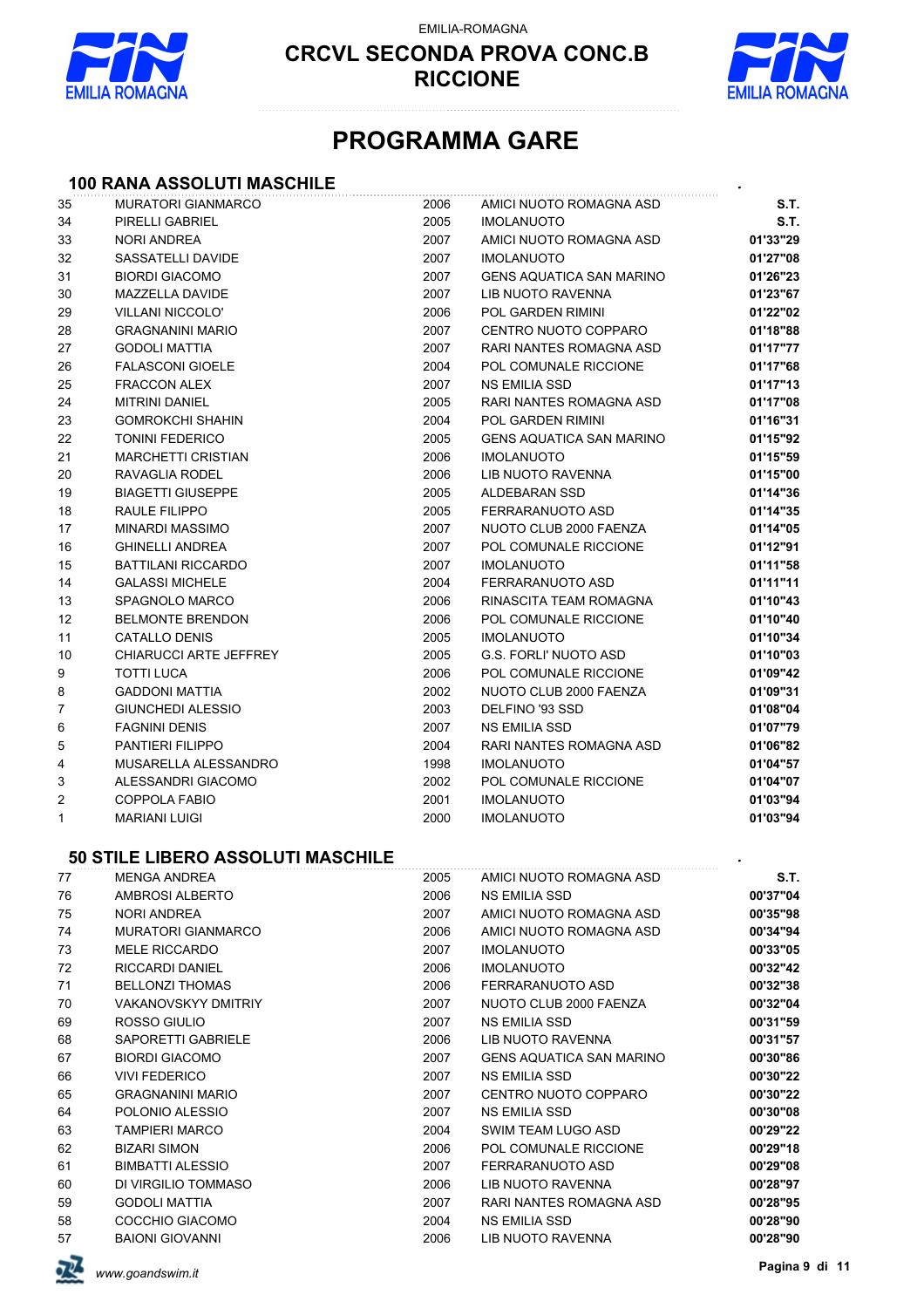

EMILIA-ROMAGNA



## **PROGRAMMA GARE**

| 56             | <b>MARCHETTI CRISTIAN</b>     | 2006 | <b>IMOLANUOTO</b>                  | 00'28"83 |
|----------------|-------------------------------|------|------------------------------------|----------|
| 55             | DE FLAVIIS LORENZO            | 2007 | POL GARDEN RIMINI                  | 00'28"70 |
| 54             | STEFANIZZI MATTEO             | 2006 | RARI NANTES ROMAGNA ASD            | 00'28"60 |
| 53             | <b>FERRUZZI GIORGIO</b>       | 2005 | LIB NUOTO RAVENNA                  | 00'28"37 |
| 52             | <b>BONZI SIMONE</b>           | 2001 | <b>IMOLANUOTO</b>                  | 00'28"21 |
| 51             | <b>CASADIO GIOVANNI</b>       | 2007 | SWIM TEAM LUGO ASD                 | 00'28"08 |
| 50             | <b>MENGHI THOMAS</b>          | 2006 | <b>GENS AQUATICA SAN MARINO</b>    | 00'28"02 |
| 49             | <b>FERRIGO NICO</b>           | 2005 | <b>NS EMILIA SSD</b>               | 00'27"98 |
| 48             | SEBASTIANI MATTIA             | 2005 | NUOTO CLUB 2000 FAENZA             | 00'27"93 |
| 47             | <b>GRUPPIONI GIANLUCA</b>     | 2007 | FERRARANUOTO ASD                   | 00'27"86 |
| 46             | <b>GRAZIANI RICCARDO</b>      | 2006 | DELFINO '93 SSD                    | 00'27"77 |
| 45             | <b>MITRINI DANIEL</b>         | 2005 | RARI NANTES ROMAGNA ASD            | 00'27"65 |
| 44             | CAPPELLETTI TOMMASO           | 2005 | POL GARDEN RIMINI                  | 00'27"57 |
| 43             | <b>FIORENTINI FRANCESCO</b>   | 2007 | NUOTO CLUB 2000 FAENZA             | 00'27"57 |
| 42             | <b>BOLOGNESI ANDREA</b>       | 2007 | <b>IMOLANUOTO</b>                  | 00'27"48 |
| 41             | SAMPAOLI TANCREDI             | 2002 | POL COMUNALE RICCIONE              | 00'27"35 |
| 40             | SHELYAKIN ANDREA              | 2005 | <b>NS EMILIA SSD</b>               | 00'27"34 |
| 39             | <b>VALENTINI TOMMASO</b>      | 2004 | NS EMILIA SSD                      | 00'27"20 |
| 38             | <b>BIGGIO BARTOLOMEO</b>      | 2005 | <b>GENS AQUATICA SAN MARINO</b>    | 00'27"09 |
| 37             | PICELLI MATTEO                | 2005 | <b>NS EMILIA SSD</b>               | 00'26"98 |
| 36             | <b>BATTAZZA LORENZO</b>       | 2006 | POL GARDEN RIMINI                  | 00'26"97 |
| 35             | CASTALDO CRISTIAN             | 2005 | LIB NUOTO RAVENNA                  | 00'26"77 |
| 34             | <b>FRAZZANO FEDERICO</b>      | 2004 | <b>IMOLANUOTO</b>                  | 00'26"75 |
| 33             | <b>OLIMPIERI MARCO</b>        | 2005 | POL GARDEN RIMINI                  | 00'26"69 |
| 32             | ROSSI PIETRO                  | 2004 | LIB NUOTO RAVENNA                  | 00'26"67 |
| 31             | <b>FAGNINI DENIS</b>          | 2007 | <b>NS EMILIA SSD</b>               | 00'26"60 |
| 30             | <b>SBROZZI FILIPPO</b>        | 2006 | POL COMUNALE RICCIONE              | 00'26"56 |
| 29             | <b>LUGARESI MATTIA</b>        | 2001 | RINASCITA TEAM ROMAGNA             | 00'26"54 |
| 28             | <b>MERLINI FRANCESCO</b>      | 2004 | <b>IMOLANUOTO</b>                  | 00'26"52 |
| 27             | <b>BIASINI FRANCESCO</b>      | 2006 | NUOTANDO ASD                       | 00'26"17 |
| 26             | DI FABIO LUCA                 | 2007 | RARI NANTES ROMAGNA ASD            | 00'26"08 |
| 25             | RAVAIOLI RICCARDO             | 2006 | RARI NANTES ROMAGNA ASD            | 00'26"05 |
| 24             | PENASA PIETRO                 | 2001 | RARI NANTES ROMAGNA ASD            | 00'26"00 |
| 23             | RANIERI DAVIDE                | 2004 | NUOTO CLUB 2000 FAENZA             | 00'25"90 |
| 22             | <b>CHIARUCCI ARTE JEFFREY</b> | 2005 | <b>G.S. FORLI' NUOTO ASD</b>       | 00'25"84 |
| 21             | <b>BOGA LORENZO</b>           | 2004 | <b>POL GARDEN RIMINI</b>           | 00'25"81 |
| 20             | <b>BERTIN SAMUELE</b>         | 2006 | RINASCITA TEAM ROMAGNA             | 00'25"79 |
| 19             | <b>GAIBA LEONARDO</b>         | 2003 | <b>IMOLANUOTO</b>                  | 00'25"42 |
| 18             | RUFINI ALESSANDRO             | 2002 | <b>IMOLANUOTO</b>                  | 00'25"42 |
| 17             | <b>GIANNI FEDERICO</b>        | 2003 | <b>IMOLANUOTO</b>                  | 00'25"40 |
|                | NIGRO SIMONE                  | 2003 |                                    | 00'25"32 |
| 16             | SASSOLI LEONARDO              | 2000 | <b>IMOLANUOTO</b>                  | 00'25"22 |
| 15             | <b>SCHIBOTTO MATTEO</b>       |      | <b>IMOLANUOTO</b>                  |          |
| 14             | <b>CASAROLI DAVIDE</b>        | 2002 | NS EMILIA SSD<br><b>IMOLANUOTO</b> | 00'25"21 |
| 13             |                               | 1998 |                                    | 00'25"18 |
| 12             | <b>BRAVACCINI LUCA</b>        | 2005 | <b>G.S. FORLI' NUOTO ASD</b>       | 00'24"89 |
| 11             | <b>SPINELLI DAVIDE</b>        | 1997 | POL GARDEN RIMINI                  | 00'24"85 |
| 10             | <b>MARCHETTI SIMONE</b>       | 2004 | DELFINO '93 SSD                    | 00'24"85 |
| 9              | PIROVANO FRANCESCO            | 2003 | RINASCITA TEAM ROMAGNA             | 00'24"71 |
| 8              | ROSSI LEONARDO                | 2005 | POL COMUNALE RICCIONE              | 00'24"61 |
| 7              | <b>MASSI ALESSANDRO</b>       | 2002 | <b>G.S. FORLI' NUOTO ASD</b>       | 00'24"33 |
| 6              | <b>LOLI ENRICO</b>            | 1999 | <b>IMOLANUOTO</b>                  | 00'24"16 |
| 5              | <b>MARIANI LUIGI</b>          | 2000 | <b>IMOLANUOTO</b>                  | 00'24"13 |
| 4              | <b>LORENZON MARCO</b>         | 1997 | <b>IMOLANUOTO</b>                  | 00'23"98 |
| 3              | <b>BERNARDONI MARCO</b>       | 2000 | <b>IMOLANUOTO</b>                  | 00'23"92 |
| $\overline{c}$ | <b>GOBBO DAVIDE</b>           | 1999 | FERRARANUOTO ASD                   | 00'23"33 |
| 1              | <b>GAZZOTTI SIMONE</b>        | 2002 | FERRARANUOTO ASD                   | 00'23"31 |